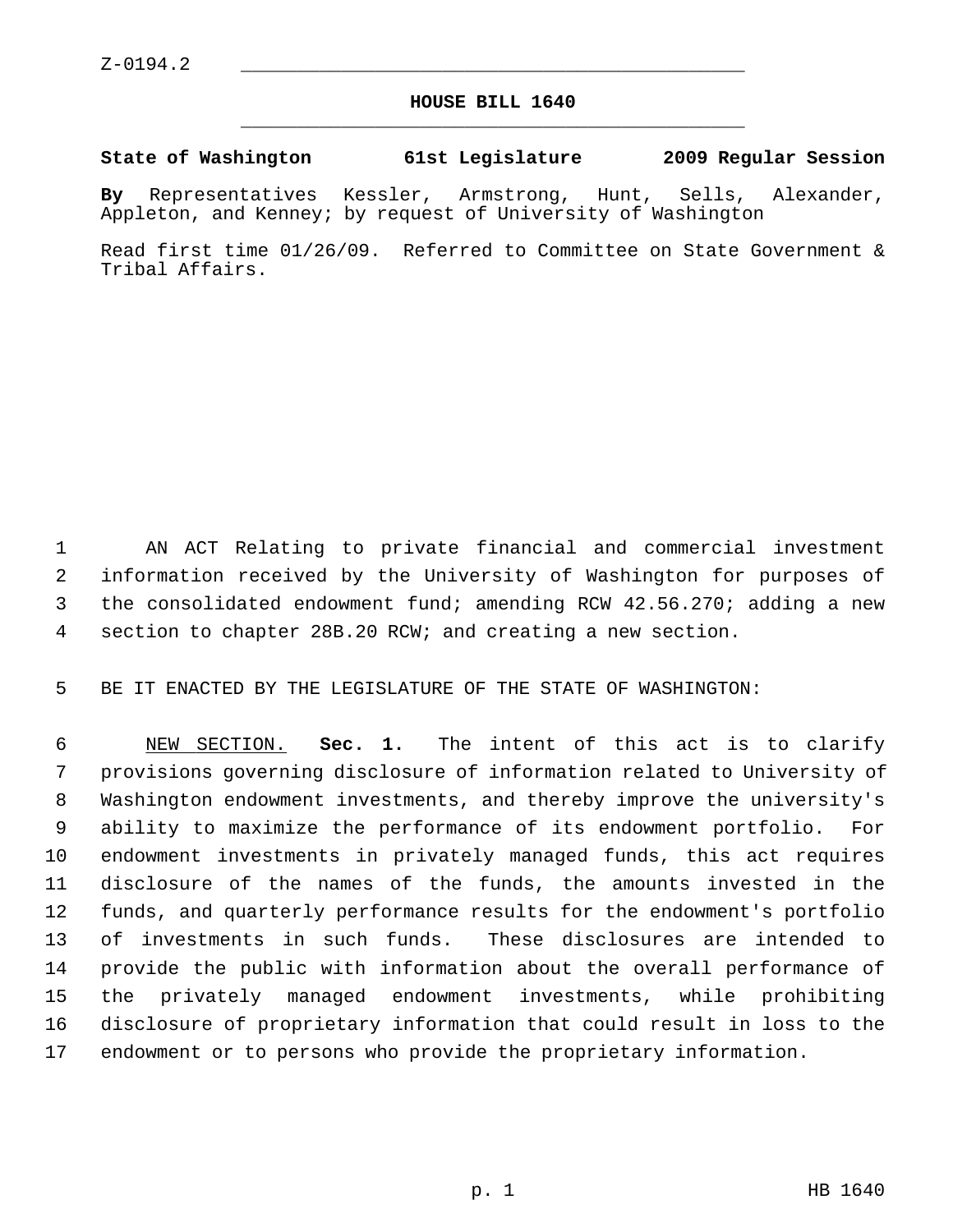1 NEW SECTION. **Sec. 2.** A new section is added to chapter 28B.20 RCW 2 to read as follows:

 3 The University of Washington must disclose: (1) The names and 4 commitment amounts of the private funds in which it is invested; and 5 (2) the aggregate quarterly performance results for its portfolio of 6 investments in such funds.

 7 **Sec. 3.** RCW 42.56.270 and 2008 c 306 s 1 are each amended to read 8 as follows:

 9 The following financial, commercial, and proprietary information is 10 exempt from disclosure under this chapter:

11 (1) Valuable formulae, designs, drawings, computer source code or 12 object code, and research data obtained by any agency within five years 13 of the request for disclosure when disclosure would produce private 14 gain and public loss;

15 (2) Financial information supplied by or on behalf of a person, 16 firm, or corporation for the purpose of qualifying to submit a bid or 17 proposal for (a) a ferry system construction or repair contract as 18 required by RCW 47.60.680 through 47.60.750 or (b) highway construction 19 or improvement as required by RCW 47.28.070;

20 (3) Financial and commercial information and records supplied by 21 private persons pertaining to export services provided under chapters 22 43.163 and 53.31 RCW, and by persons pertaining to export projects 23 under RCW 43.23.035;

24 (4) Financial and commercial information and records supplied by 25 businesses or individuals during application for loans or program 26 services provided by chapters 43.325, 43.163, 43.160, 43.330, and 27 43.168 RCW, or during application for economic development loans or 28 program services provided by any local agency;

29 (5) Financial information, business plans, examination reports, and 30 any information produced or obtained in evaluating or examining a 31 business and industrial development corporation organized or seeking 32 certification under chapter 31.24 RCW;

33 (6) Financial and commercial information supplied to the state 34 investment board by any person when the information relates to the 35 investment of public trust or retirement funds and when disclosure 36 would result in loss to such funds or in private loss to the providers 37 of this information;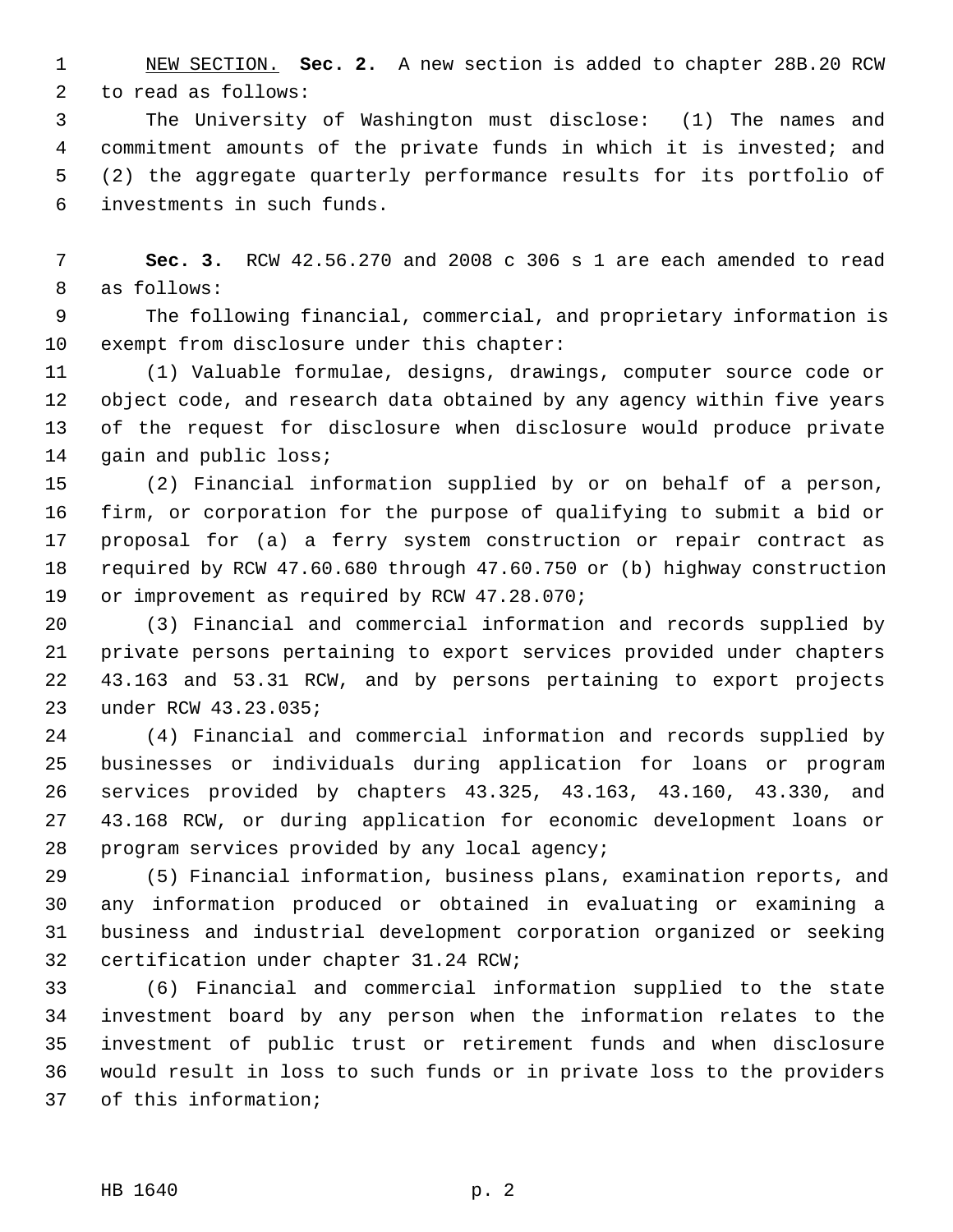1 (7) Financial and valuable trade information under RCW 51.36.120;

 2 (8) Financial, commercial, operations, and technical and research 3 information and data submitted to or obtained by the clean Washington 4 center in applications for, or delivery of, program services under 5 chapter 70.95H RCW;

 6 (9) Financial and commercial information requested by the public 7 stadium authority from any person or organization that leases or uses 8 the stadium and exhibition center as defined in RCW 36.102.010;

 9 (10)(a) Financial information, including but not limited to account 10 numbers and values, and other identification numbers supplied by or on 11 behalf of a person, firm, corporation, limited liability company, 12 partnership, or other entity related to an application for a horse 13 racing license submitted pursuant to RCW 67.16.260(1)(b), liquor 14 license, gambling license, or lottery retail license;

15 (b) Internal control documents, independent auditors' reports and 16 financial statements, and supporting documents: (i) Of house-banked 17 social card game licensees required by the gambling commission pursuant 18 to rules adopted under chapter 9.46 RCW; or (ii) submitted by tribes 19 with an approved tribal/state compact for class III gaming;

20 (11) Proprietary data, trade secrets, or other information that 21 relates to: (a) A vendor's unique methods of conducting business; (b) 22 data unique to the product or services of the vendor; or (c) 23 determining prices or rates to be charged for services, submitted by 24 any vendor to the department of social and health services for purposes 25 of the development, acquisition, or implementation of state purchased 26 health care as defined in RCW 41.05.011;

27 (12)(a) When supplied to and in the records of the department of 28 community, trade, and economic development:

29 (i) Financial and proprietary information collected from any person 30 and provided to the department of community, trade, and economic 31 development pursuant to RCW 43.330.050(8); and

32 (ii) Financial or proprietary information collected from any person 33 and provided to the department of community, trade, and economic 34 development or the office of the governor in connection with the 35 siting, recruitment, expansion, retention, or relocation of that 36 person's business and until a siting decision is made, identifying 37 information of any person supplying information under this subsection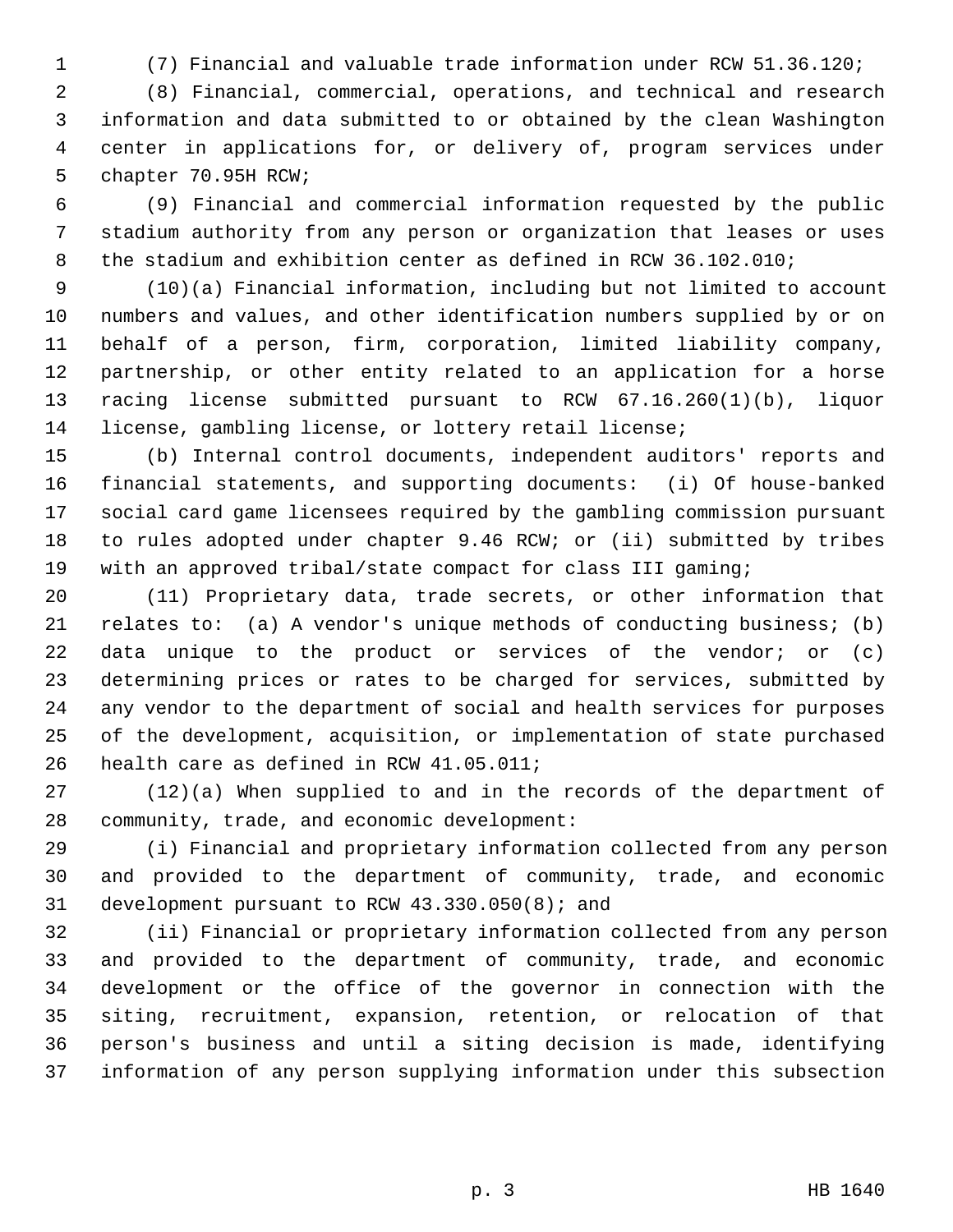1 and the locations being considered for siting, relocation, or expansion 2 of a business;

 3 (b) When developed by the department of community, trade, and 4 economic development based on information as described in (a)(i) of 5 this subsection, any work product is not exempt from disclosure;

 6 (c) For the purposes of this subsection, "siting decision" means 7 the decision to acquire or not to acquire a site;

 8 (d) If there is no written contact for a period of sixty days to 9 the department of community, trade, and economic development from a 10 person connected with siting, recruitment, expansion, retention, or 11 relocation of that person's business, information described in (a)(ii) 12 of this subsection will be available to the public under this chapter;

13 (13) Financial and proprietary information submitted to or obtained 14 by the department of ecology or the authority created under chapter 15 70.95N RCW to implement chapter 70.95N RCW;

16 (14) Financial, commercial, operations, and technical and research 17 information and data submitted to or obtained by the life sciences 18 discovery fund authority in applications for, or delivery of, grants 19 under chapter 43.350 RCW, to the extent that such information, if 20 revealed, would reasonably be expected to result in private loss to the 21 providers of this information;

22 (15) Financial and commercial information provided as evidence to 23 the department of licensing as required by RCW 19.112.110 or 24 19.112.120, except information disclosed in aggregate form that does 25 not permit the identification of information related to individual fuel 26 licensees;

27 (16) Any production records, mineral assessments, and trade secrets 28 submitted by a permit holder, mine operator, or landowner to the 29 department of natural resources under RCW 78.44.085;

30 (17)(a) Farm plans developed by conservation districts, unless 31 permission to release the farm plan is granted by the landowner or 32 operator who requested the plan, or the farm plan is used for the 33 application or issuance of a permit;

34 (b) Farm plans developed under chapter 90.48 RCW and not under the 35 federal clean water act, 33 U.S.C. Sec. 1251 et seq., are subject to 36 RCW 42.56.610 and 90.64.190;

37 (18) Financial, commercial, operations, and technical and research 38 information and data submitted to or obtained by a health sciences and